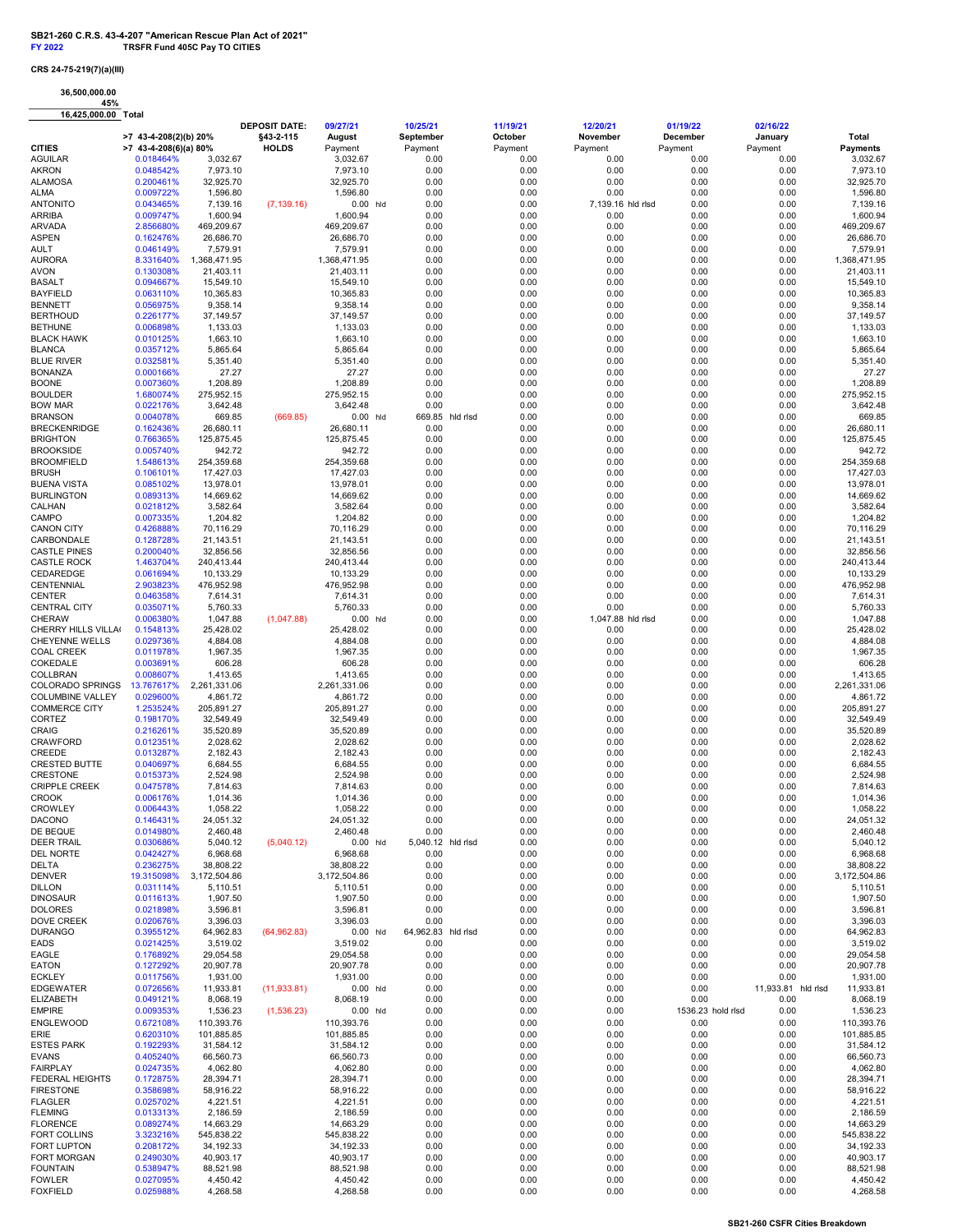## CRS 24-75-219(7)(a)(III)

36,500,000.00

45% 16,425,000.00 Total

| 10, 700, 000.00                        |                                      |                         | <b>DEPOSIT DATE:</b> | 09/27/21                | 10/25/21        |          | 11/19/21                  | 12/20/21                  | 01/19/22        | 02/16/22                   |                             |
|----------------------------------------|--------------------------------------|-------------------------|----------------------|-------------------------|-----------------|----------|---------------------------|---------------------------|-----------------|----------------------------|-----------------------------|
|                                        | >7 43-4-208(2)(b) 20%                |                         | §43-2-115            | August                  | September       |          | October                   | November                  | December        | January                    | Total                       |
| <b>CITIES</b><br><b>FRASER</b>         | $>7$ 43-4-208(6)(a) 80%<br>0.037399% | 6,142.77                | <b>HOLDS</b>         | Payment<br>6,142.77     | Payment<br>0.00 |          | Payment<br>0.00           | Payment<br>0.00           | Payment<br>0.00 | Payment<br>0.00            | <b>Payments</b><br>6,142.77 |
| <b>FREDERICK</b>                       | 0.378461%                            | 62,162.23               |                      | 62,162.23               | 0.00            |          | 0.00                      | 0.00                      | 0.00            | 0.00                       | 62,162.23                   |
| <b>FRISCO</b>                          | 0.077951%                            | 12,803.46               |                      | 12,803.46               | 0.00            |          | 0.00                      | 0.00                      | 0.00            | 0.00                       | 12,803.46                   |
| <b>FRUITA</b>                          | 0.309251%                            | 50,794.47               |                      | 50,794.47               | 0.00            |          | 0.00                      | 0.00                      | 0.00            | 0.00                       | 50,794.47                   |
| <b>GARDEN CITY</b>                     | 0.006359%                            | 1,044.43                | (1,044.43)           | $0.00$ hld              | 0.00            |          | 0.00                      | 0.00                      | 0.00            | 1,044.43 hld rlsd          | 1,044.43                    |
| <b>GENOA</b><br><b>GEORGETOWN</b>      | 0.007452%<br>0.035449%               | 1,223.99<br>5,822.47    | (1,223.99)           | $0.00$ hld<br>5,822.47  | 0.00<br>0.00    |          | 1,223.99 hld rlsd<br>0.00 | 0.00<br>0.00              | 0.00<br>0.00    | 0.00<br>0.00               | 1,223.99<br>5,822.47        |
| <b>GILCREST</b>                        | 0.031718%                            | 5,209.72                |                      | 5,209.72                | 0.00            |          | 0.00                      | 0.00                      | 0.00            | 0.00                       | 5,209.72                    |
| <b>GLENDALE</b>                        | 0.051796%                            | 8,507.46                |                      | 8,507.46                | 0.00            |          | 0.00                      | 0.00                      | 0.00            | 0.00                       | 8,507.46                    |
| <b>GLENWOOD SPRINGS</b>                | 0.204211%                            | 33,541.60               |                      | 33,541.60               | 0.00            |          | 0.00                      | 0.00                      | 0.00            | 0.00                       | 33,541.60                   |
| <b>GOLDEN</b>                          | 0.376988%                            | 61,920.32               |                      | 61,920.32               | 0.00            |          | 0.00                      | 0.00                      | 0.00            | 0.00                       | 61,920.32                   |
| <b>GRANADA</b>                         | 0.015391%                            | 2,527.94                |                      | 2,527.94                | 0.00            |          | 0.00                      | 0.00                      | 0.00            | 0.00                       | 2,527.94                    |
| <b>GRANBY</b><br><b>GRAND JUNCTION</b> | 0.047215%<br>1.685876%               | 7,755.02                |                      | 7,755.02<br>276,905.10  | 0.00<br>0.00    |          | 0.00<br>0.00              | 0.00<br>0.00              | 0.00            | 0.00                       | 7,755.02<br>276,905.10      |
| <b>GRAND LAKE</b>                      | 0.022056%                            | 276,905.10<br>3,622.63  | (3,622.63)           | $0.00$ hld              | 0.00            |          | 3,622.63 hld rlsd         | 0.00                      | 0.00<br>0.00    | 0.00<br>0.00               | 3,622.63                    |
| <b>GREELEY</b>                         | 2.066826%                            | 339,476.20              |                      | 339,476.20              | 0.00            |          | 0.00                      | 0.00                      | 0.00            | 0.00                       | 339,476.20                  |
| <b>GREEN MOUNTAIN FA</b>               | 0.019514%                            | 3,205.17                |                      | 3,205.17                | 0.00            |          | 0.00                      | 0.00                      | 0.00            | 0.00                       | 3,205.17                    |
| <b>GREENWOOD VILLAG</b>                | 0.360683%                            | 59,242.12               |                      | 59,242.12               | 0.00            |          | 0.00                      | 0.00                      | 0.00            | 0.00                       | 59,242.12                   |
| <b>GROVER</b>                          | 0.006970%                            | 1,144.89                |                      | 1,144.89                | 0.00            |          | 0.00                      | 0.00                      | 0.00            | 0.00                       | 1,144.89                    |
| <b>GUNNISON</b><br><b>GYPSUM</b>       | 0.131380%<br>0.213815%               | 21,579.09<br>35,119.16  |                      | 21,579.09<br>35,119.16  | 0.00<br>0.00    |          | 0.00<br>0.00              | 0.00<br>0.00              | 0.00<br>0.00    | 0.00<br>0.00               | 21,579.09<br>35,119.16      |
| <b>HARTMAN</b>                         | 0.004540%                            | 745.69                  | (745.69)             | $0.00$ hld              | 745.69          | hid risd | 0.00                      | 0.00                      | 0.00            | 0.00                       | 745.69                      |
| <b>HASWELL</b>                         | 0.005463%                            | 897.23                  |                      | 897.23                  | 0.00            |          | 0.00                      | 0.00                      | 0.00            | 0.00                       | 897.23                      |
| <b>HAXTUN</b>                          | 0.029759%                            | 4,887.93                |                      | 4,887.93                | 0.00            |          | 0.00                      | 0.00                      | 0.00            | 0.00                       | 4,887.93                    |
| <b>HAYDEN</b>                          | 0.046473%                            | 7,633.21                |                      | 7,633.21                | 0.00            |          | 0.00                      | 0.00                      | 0.00            | 0.00                       | 7,633.21                    |
| <b>HILLROSE</b>                        | 0.005815%                            | 955.10                  |                      | 955.10                  | 0.00            |          | 0.00                      | 0.00                      | 0.00            | 0.00                       | 955.10                      |
| <b>HOLLY</b><br><b>HOLYOKE</b>         | 0.023052%<br>0.065782%               | 3,786.23<br>10,804.63   |                      | 3,786.23<br>10,804.63   | 0.00<br>0.00    |          | 0.00<br>0.00              | 0.00<br>0.00              | 0.00<br>0.00    | 0.00<br>0.00               | 3,786.23<br>10,804.63       |
| <b>HOOPER</b>                          | 0.006099%                            | 1,001.77                | (1,001.77)           | $0.00$ hld              | 1,001.77        | hld risd | 0.00                      | 0.00                      | 0.00            | 0.00                       | 1,001.77                    |
| HOT SULPHUR SPRIN                      | 0.022003%                            | 3,614.06                | (3,614.06)           | $0.00$ hld              | 0.00            |          | 0.00                      | 3,614.06 hld rlsd         | 0.00            | 0.00                       | 3,614.06                    |
| <b>HOTCHKISS</b>                       | 0.023242%                            | 3,817.51                |                      | 3,817.51                | 0.00            |          | 0.00                      | 0.00                      | 0.00            | 0.00                       | 3,817.51                    |
| <b>HUDSON</b>                          | 0.068457%                            | 11,244.13               |                      | 11,244.13               | 0.00            |          | 0.00                      | 0.00                      | 0.00            | 0.00                       | 11,244.13                   |
| <b>HUGO</b>                            | 0.024073%                            | 3,954.05                |                      | 3,954.05                | 0.00            |          | 0.00                      | 0.00                      | 0.00            | 0.00                       | 3,954.05                    |
| <b>IDAHO SPRINGS</b><br><b>IGNACIO</b> | 0.046309%<br>0.020349%               | 7,606.32<br>3,342.32    | (7,606.32)           | $0.00$ hld<br>3,342.32  | 0.00<br>0.00    |          | 0.00<br>0.00              | 7,606.32 hld rlsd<br>0.00 | 0.00<br>0.00    | 0.00<br>0.00               | 7,606.32<br>3,342.32        |
| <b>ILIFF</b>                           | 0.009127%                            | 1,499.06                |                      | 1,499.06                | 0.00            |          | 0.00                      | 0.00                      | 0.00            | 0.00                       | 1,499.06                    |
| <b>JAMESTOWN</b>                       | 0.007668%                            | 1,259.47                |                      | 1,259.47                | 0.00            |          | 0.00                      | 0.00                      | 0.00            | 0.00                       | 1,259.47                    |
| <b>JOHNSTOWN</b>                       | 0.372200%                            | 61,133.91               |                      | 61,133.91               | 0.00            |          | 0.00                      | 0.00                      | 0.00            | 0.00                       | 61,133.91                   |
| <b>JULESBURG</b>                       | 0.038683%                            | 6,353.65                |                      | 6,353.65                | 0.00            |          | 0.00                      | 0.00                      | 0.00            | 0.00                       | 6,353.65                    |
| <b>KEENESBURG</b>                      | 0.046735%                            | 7,676.26                |                      | 7,676.26                | 0.00            |          | 0.00                      | 0.00                      | 0.00            | 0.00                       | 7,676.26                    |
| <b>KERSEY</b><br>KIM                   | 0.040996%<br>0.007060%               | 6,733.65<br>1,159.63    |                      | 6,733.65<br>1,159.63    | 0.00<br>0.00    |          | 0.00<br>0.00              | 0.00<br>0.00              | 0.00<br>0.00    | 0.00<br>0.00               | 6,733.65<br>1,159.63        |
| <b>KIOWA</b>                           | 0.017006%                            | 2,793.31                | (2,793.31)           | $0.00$ hld              | 0.00            |          | 2,793.31 hld rlsd         | 0.00                      | 0.00            | 0.00                       | 2,793.31                    |
| <b>KIT CARSON</b>                      | 0.010812%                            | 1,775.91                |                      | 1,775.91                | 0.00            |          | 0.00                      | 0.00                      | 0.00            | 0.00                       | 1,775.91                    |
| <b>KREMMLING</b>                       | 0.043613%                            | 7,163.49                | (7, 163.49)          | $0.00$ hld              | 7,163.49        | hld rlsd | 0.00                      | 0.00                      | 0.00            | 0.00                       | 7,163.49                    |
| LA JARA                                | 0.039278%                            | 6,451.43                |                      | 6,451.43                | 0.00            |          | 0.00                      | 0.00                      | 0.00            | 0.00                       | 6,451.43                    |
| <b>LA JUNTA</b><br><b>LA SALLE</b>     | 0.165241%                            | 27,140.84<br>7,293.40   | (27, 140.84)         | $0.00$ hld<br>7,293.40  | 0.00<br>0.00    |          | 0.00<br>0.00              | 0.00<br>0.00              | 0.00<br>0.00    | 27,140.84 hld rlsd<br>0.00 | 27,140.84<br>7,293.40       |
| LA VETA                                | 0.044404%<br>0.030778%               | 5,055.25                |                      | 5,055.25                | 0.00            |          | 0.00                      | 0.00                      | 0.00            | 0.00                       | 5,055.25                    |
| LAFAYETTE                              | 0.605028%                            | 99,375.87               |                      | 99,375.87               | 0.00            |          | 0.00                      | 0.00                      | 0.00            | 0.00                       | 99,375.87                   |
| <b>LAKE CITY</b>                       | 0.020717%                            | 3,402.82                | (3,402.82)           | $0.00$ hld              | 0.00            |          | 3,402.82 hld rlsd         | 0.00                      | 0.00            | 0.00                       | 3,402.82                    |
| LAKESIDE                               | 0.001829%                            | 300.38                  |                      | 300.38                  | 0.00            |          | 0.00                      | 0.00                      | 0.00            | 0.00                       | 300.38                      |
| <b>LAKEWOOD</b>                        | 3.444261%                            | 565,719.92              |                      | 565,719.92              | 0.00            |          | 0.00                      | 0.00                      | 0.00            | 0.00                       | 565,719.92                  |
| LAMAR<br><b>LARKSPUR</b>               | 0.189788%<br>0.007937%               | 31,172.68<br>1,303.63   |                      | 31,172.68<br>1,303.63   | 0.00<br>0.00    |          | 0.00<br>0.00              | 0.00<br>0.00              | 0.00<br>0.00    | 0.00<br>0.00               | 31,172.68<br>1,303.63       |
| <b>LAS ANIMAS</b>                      | 0.061026%                            | 10,023.48               |                      | 10,023.48               | 0.00            |          | 0.00                      | 0.00                      | 0.00            | 0.00                       | 10,023.48                   |
| LEADVILLE                              | 0.082442%                            | 13,541.06               |                      | 13,541.06               | 0.00            |          | 0.00                      | 0.00                      | 0.00            | 0.00                       | 13,541.06                   |
| <b>LIMON</b>                           | 0.054366%                            | 8,929.54                |                      | 8,929.54                | 0.00            |          | 0.00                      | 0.00                      | 0.00            | 0.00                       | 8,929.54                    |
| LITTLETON                              | 0.932285%                            | 153,127.79              |                      | 153,127.79              | 0.00            |          | 0.00                      | 0.00                      | 0.00            | 0.00                       | 153, 127.79                 |
| <b>LOCHBUIE</b><br>LOG LANE VILLAGE    | 0.151844%                            | 24,940.29               |                      | 24,940.29               | 0.00            |          | 0.00                      | 0.00                      | 0.00            | 0.00                       | 24,940.29                   |
| LONETREE                               | 0.016541%<br>0.243470%               | 2,716.94<br>39,990.03   |                      | 2,716.94<br>39,990.03   | 0.00<br>0.00    |          | 0.00<br>0.00              | 0.00<br>0.00              | 0.00<br>0.00    | 0.00<br>0.00               | 2,716.94<br>39,990.03       |
| <b>LONGMONT</b>                        | 2.076355%                            | 341,041.25              |                      | 341,041.25              | 0.00            |          | 0.00                      | 0.00                      | 0.00            | 0.00                       | 341,041.25                  |
| LOUISVILLE                             | 0.423513%                            | 69,561.99               |                      | 69,561.99               | 0.00            |          | 0.00                      | 0.00                      | 0.00            | 0.00                       | 69,561.99                   |
| LOVELAND                               | 1.825545%                            | 299,845.70              |                      | 299,845.70              | 0.00            |          | 0.00                      | 0.00                      | 0.00            | 0.00                       | 299,845.70                  |
| <b>LYONS</b>                           | 0.042624%                            | 7,000.91                |                      | 7,000.91                | 0.00            |          | 0.00                      | 0.00                      | 0.00            | 0.00                       | 7,000.91                    |
| <b>MANASSA</b><br><b>MANCOS</b>        | 0.038395%<br>0.026215%               | 6,306.39<br>4,305.78    |                      | 6,306.39<br>4,305.78    | 0.00<br>0.00    |          | 0.00<br>0.00              | 0.00<br>0.00              | 0.00<br>0.00    | 0.00<br>0.00               | 6,306.39<br>4,305.78        |
| <b>MANITOU SPRINGS</b>                 | 0.105573%                            | 17,340.44               |                      | 17,340.44               | 0.00            |          | 0.00                      | 0.00                      | 0.00            | 0.00                       | 17,340.44                   |
| MANZANOLA                              | 0.009197%                            | 1,510.53                |                      | 1,510.53                | 0.00            |          | 0.00                      | 0.00                      | 0.00            | 0.00                       | 1,510.53                    |
| MARBLE                                 | 0.007475%                            | 1,227.76                |                      | 1,227.76                | 0.00            |          | 0.00                      | 0.00                      | 0.00            | 0.00                       | 1,227.76                    |
| <b>MEAD</b>                            | 0.159226%                            | 26,152.90               |                      | 26,152.90               | 0.00            |          | 0.00                      | 0.00                      | 0.00            | 0.00                       | 26,152.90                   |
| <b>MEEKER</b><br><b>MERINO</b>         | 0.063391%<br>0.009792%               | 10,412.01<br>1,608.38   |                      | 10,412.01<br>1,608.38   | 0.00<br>0.00    |          | 0.00<br>0.00              | 0.00<br>0.00              | 0.00<br>0.00    | 0.00<br>0.00               | 10,412.01<br>1,608.38       |
| <b>MILLIKEN</b>                        | 0.181240%                            | 29,768.60               |                      | 29,768.60               | 0.00            |          | 0.00                      | 0.00                      | 0.00            | 0.00                       | 29,768.60                   |
| <b>MINTURN</b>                         | 0.026694%                            | 4,384.44                |                      | 4,384.44                | 0.00            |          | 0.00                      | 0.00                      | 0.00            | 0.00                       | 4,384.44                    |
| <b>MOFFAT</b>                          | 0.014595%                            | 2,397.31                | (2,397.31)           | $0.00$ hld              | 0.00            |          | 0.00                      | 2,397.31 hld rlsd         | 0.00            | 0.00                       | 2,397.31                    |
| <b>MONTE VISTA</b>                     | 0.102212%                            | 16,788.25               |                      | 16,788.25               | 0.00            |          | 0.00                      | 0.00                      | 0.00            | 0.00                       | 16,788.25                   |
| <b>MONTROSE</b>                        | 0.549494%                            | 90,254.46               |                      | 90,254.46               | 0.00            |          | 0.00                      | 0.00                      | 0.00            | 0.00                       | 90,254.46                   |
| <b>MONUMENT</b><br><b>MORRISON</b>     | 0.202291%<br>0.007185%               | 33,226.32<br>1,180.09   |                      | 33,226.32<br>1,180.09   | 0.00<br>0.00    |          | 0.00<br>0.00              | 0.00<br>0.00              | 0.00<br>0.00    | 0.00<br>0.00               | 33,226.32<br>1,180.09       |
| <b>MOUNTAIN VIEW</b>                   | 0.007147%                            | 1,173.96                |                      | 1,173.96                | 0.00            |          | 0.00                      | 0.00                      | 0.00            | 0.00                       | 1,173.96                    |
| <b>MOUNTAIN VILLAGE</b>                | 0.044922%                            | 7,378.49                |                      | 7,378.49                | 0.00            |          | 0.00                      | 0.00                      | 0.00            | 0.00                       | 7,378.49                    |
| MT CRESTED BUTTE                       | 0.037459%                            | 6,152.61                |                      | 6,152.61                | 0.00            |          | 0.00                      | 0.00                      | 0.00            | 0.00                       | 6,152.61                    |
| <b>NATURITA</b>                        | 0.015893%                            | 2,610.50                |                      | 2,610.50                | 0.00            |          | 0.00                      | 0.00                      | 0.00            | 0.00                       | 2,610.50                    |
| NEDERLAND                              | 0.039405%                            | 6,472.31                |                      | 6,472.31                | 0.00            |          | 0.00                      | 0.00                      | 0.00            | 0.00                       | 6,472.31                    |
| <b>NEW CASTLE</b><br>NORTHGLENN        | 0.096468%<br>0.648354%               | 15,844.91<br>106,492.07 |                      | 15,844.91<br>106,492.07 | 0.00<br>0.00    |          | 0.00<br>0.00              | 0.00<br>0.00              | 0.00<br>0.00    | 0.00<br>0.00               | 15,844.91<br>106,492.07     |
| <b>NORWOOD</b>                         | 0.013980%                            | 2,296.20                |                      | 2,296.20                | 0.00            |          | 0.00                      | 0.00                      | 0.00            | 0.00                       | 2,296.20                    |
| <b>NUCLA</b>                           | 0.019602%                            | 3,219.70                |                      | 3,219.70                | 0.00            |          | 0.00                      | 0.00                      | 0.00            | 0.00                       | 3,219.70                    |
| <b>NUNN</b>                            | 0.025717%                            | 4,224.08                |                      | 4,224.08                | 0.00            |          | 0.00                      | 0.00                      | 0.00            | 0.00                       | 4,224.08                    |
| OAK CREEK                              | 0.020602%                            | 3,383.85                |                      | 3,383.85                | 0.00            |          | 0.00                      | 0.00                      | 0.00            | 0.00                       | 3,383.85                    |
| OLATHE                                 | 0.035837%                            | 5,886.17                |                      | 5,886.17                | 0.00            |          | 0.00                      | 0.00                      | 0.00            | 0.00                       | 5,886.17                    |